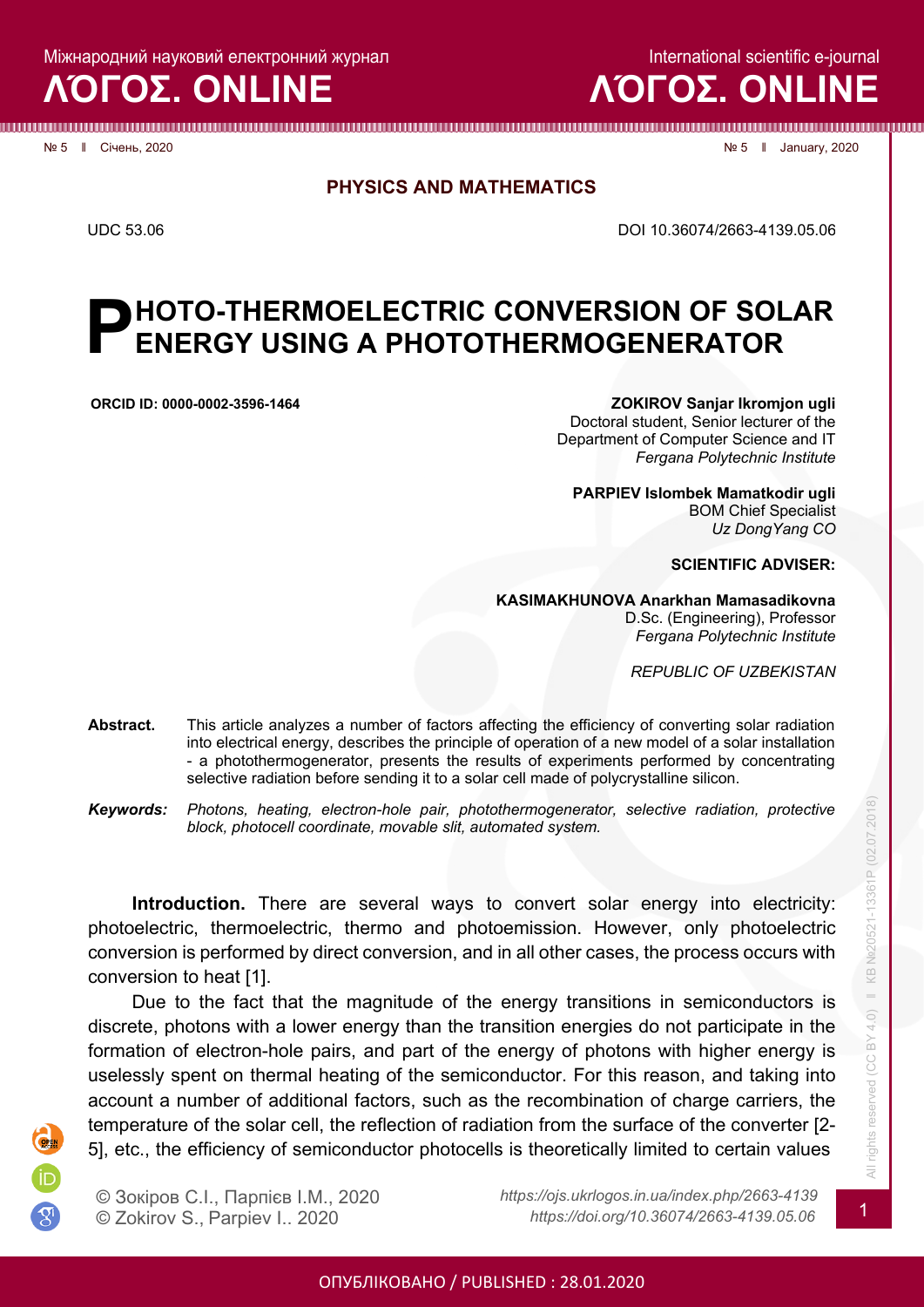**ΛΌГOΣ. ONLINE**

International scientific e-journal

№ 5 ‖ Січень, 2020 № 5 ‖ January, 2020

(for silicon photocells this indicator has theoretical border of the order of 22-26%). The real value of the efficiency of silicon photoconverters usually lies in the range of 10–16% [6–10].

Although the above factors serve to reduce productivity, even if there were no influence of negative factors on the conversion, the electric power would not reach the expected values. Because only 20-25% of the radiation emitted by the sun reaches the surface of the solar cell. The rest is lost by reflecting (30-35%), absorbing the atmosphere (15-18%), scattering to the earth from the sky (10-11%) and clouds (14-15%) [11, 12].

The focus of all researchers, scientists, innovators and inventors who are currently exploring the problems of converting solar radiation into electricity is the problem of eliminating various losses. They are trying to solve these problems by improving solar technologies, developing new technologies, searching for and using new materials, introducing various impurities into the composition of the most common materials, etc. New types of solar installations - photothermogenerators [13,1 4] with concentrators have an obvious advantage over non-concentrating systems, since they can significantly reduce the number of required photovoltaic cells [15], which often cost more than other parts of the system. The main tasks in creating a source concentrator are to ensure reliable cooling of devices for solar batteries [16]. The most common way to increase efficiency Photovoltaic solar cells — the use of cascade photoconverters with several  $p - n$  junctions — can also be used to increase the efficiency of solar TFE generators [17]. But, among all the ways to increase the efficiency of solar cells, the use of selective thermal radiation generators with concentrators and a solar tracking system is the most economical and efficient [18].

Despite active research, the obtained performance indicators of existing devices do not meet the expectations of scientists. All known models have several disadvantages:

- high possibility of overheating of solar panels due to the presence of non-photoactive rays;

- decrease in efficiency (COP) with increasing radiation density;

- the need to use photovoltaic batteries from a certain type of material, etc.

**Photothermogenerator selective radiation.** The results of our studies on the creation of highly efficient devices have led to the creation of a more perfect sample [13,14,18] of a photothermogenerator of selective radiation that can solve the above problems: increasing and stabilizing the efficiency value, eliminating temperature factors that negatively affect the electrophysical parameters of semiconductor materials.

The proposed model of a photothermogenerator is more efficient than existing analogues, due to the fact that the direction of selective radiation eliminates overheating of solar cells, and therefore ensures the stability of the conversion of photovoltaic energy. This design differs from previous ones in that it uses a protective unit in which photocells are protected that are protected from side effects using an automated system for determining the optimal coordinates of the photocell and there is a movable slit. The concentration of solar radiation reduces the area of solar panels. In addition, additional heat is converted using a thermoelectric converter, which leads to an increase in the overall efficiency system.

© Зокіров С.І., Парпієв І.М., 2020 *https://ojs.ukrlogos.in.ua/index.php/2663-4139* © Zokirov S., Parpiev I.. <sup>2020</sup> *https://doi.org/10.36074/2663-4139.05.06* <sup>2</sup>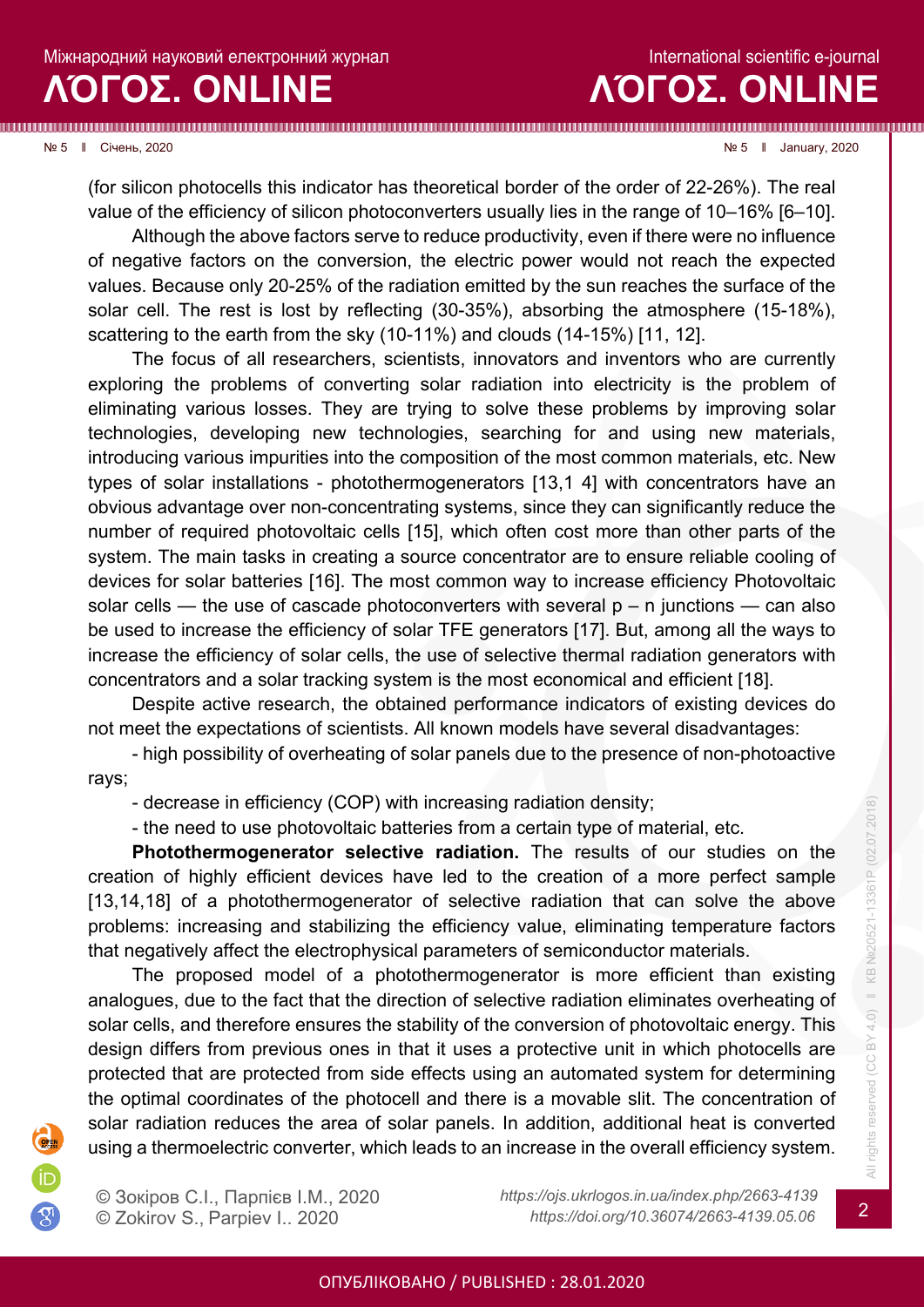International scientific e-journal **ΛΌГOΣ. ONLINE**

#### № 5 ‖ Січень, 2020 № 5 ‖ January, 2020

It is known that the value of the electrophysical parameters of semiconductor solar cells is relatively stable at a certain temperature. Considering that the temperature varies depending on the light intensity, it can be concluded that the direction of concentrated sunlight at one point in order to get more energy usually only leads to a sharp increase in temperature in this area. Therefore, when the temperature of the solar cell exceeds the relative limit, its efficiency is sharply reduced n times.

**The results of the experiments.** To avoid this problem, in our experiment, concentrated light was divided into spectra before being sent to a polycrystalline silicon photocell. As a result, with an increase in the radiation density, the voltmeter indicators connected as a load also increased.

For the reliability of the results, the experiments were carried out using a standard solar module - MSM 12-700. The module was located in a protective box to protect it from the environment, and the radiation was directed through standard glass with a conductivity of 100%, 72% and 32%. When lightening with intensities of 783, 559 and 403 lux (52.2 Vt / m2, 39.9 Vt /  $m^2$  and 26.9 Vt /  $m^2$ ), the value of the free-wheel voltage and short-circuit current was  $U_{\text{fw}}$  = 3.91 V,  $U_{\text{fw}}$  = 4.75 V,  $U_{\text{fw}}$  = 5.19 V and  $I_{\text{sh.c.}}$  = 1.25 mA,  $I_{\text{sh.c.}}$  = 2.62 mA,  $I_{\text{sh.c.}}$  = 4.8 mA, respectively.

According to the obtained data, the efficiency coefficients were η (52.2) = 4.0%, η  $(39.9) = 3.3\%$ , and  $\eta$   $(26.9) = 2.2\%$ , respectively.

Based on the above results, it was found that the efficiency of the photocell does not change accordingly when lighting with different intensities using a light source with the same spectral content. Although the intensity in the first and third cases is three times different, the difference in the efficiency coefficients was only 2%. Similar results were obtained in experiments with samples with a higher coefficient (15–18%).

At the second stage, the efficiency of the solar cell was studied with a maximum efficiency of 6-7% at an average temperature of  $+30$  ° C. The maximum current was Wmax  $(13.4)$  = 1.3 W when illuminated with monochromatic radiation (800-900 µm) and an intensity of 201 lux. And the utility value of the photoelectric coefficient was estimated at 9.7-10%. This figure increased to 15-16% with increasing intensity.

**Conclusions.** The smallest and maximum efficiency coefficients of a single-crystal silicon solar cell of a production sample (with a productivity of 6% and 13%, respectively) using a photothermogenerator were 15 and 16%, respectively. Although the conversion efficiency of solar cells should be higher when using selective radiation, in real conditions these indicators do not correspond to the expected results. This is due to the problem associated with the detection of an ideal photoactive spectrum and its perpendicular direction to the photocell.



© Зокіров С.І., Парпієв І.М., 2020 *https://ojs.ukrlogos.in.ua/index.php/2663-4139*

© Zokirov S., Parpiev I.. <sup>2020</sup> *https://doi.org/10.36074/2663-4139.05.06* <sup>3</sup>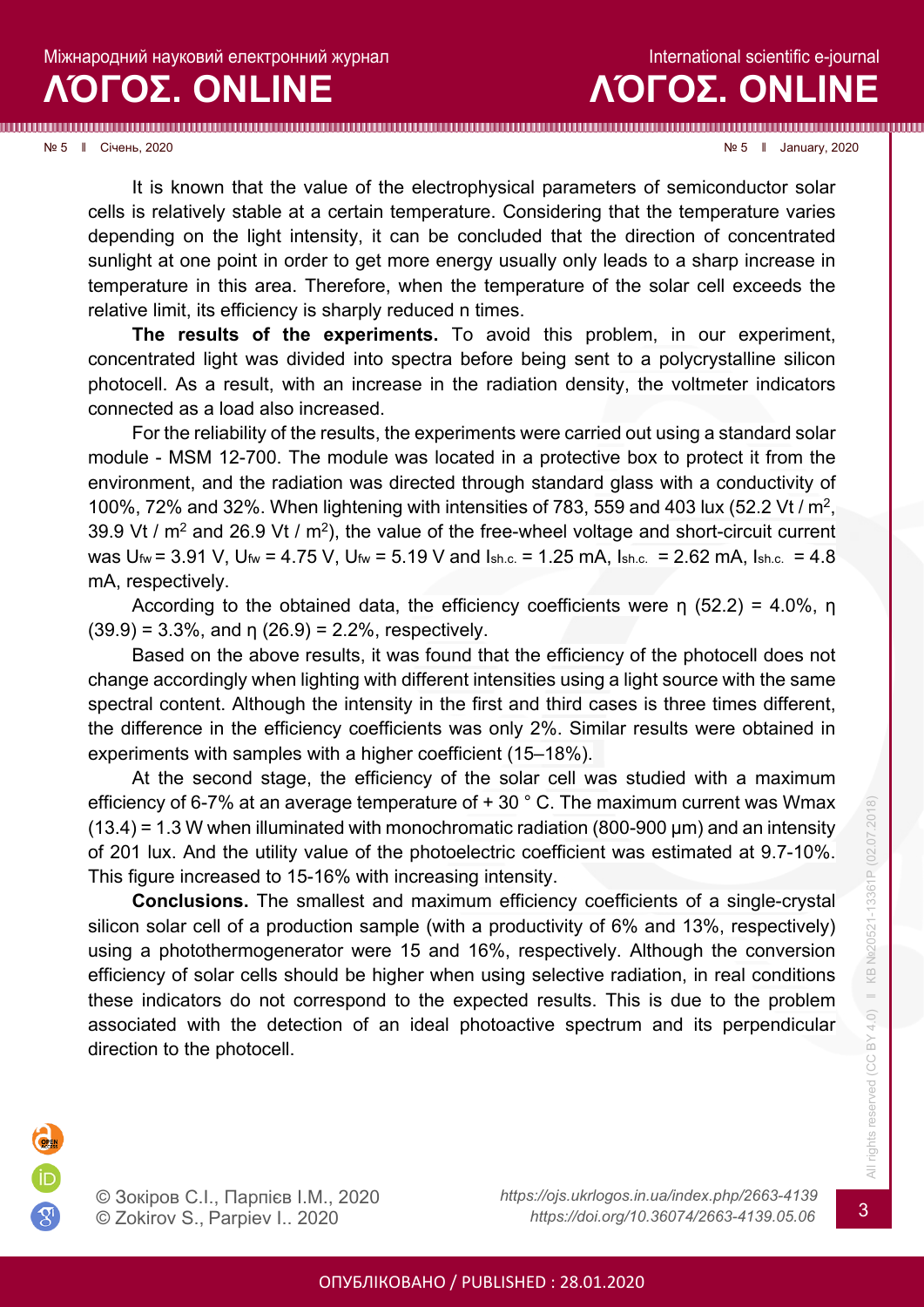# **ΛΌГOΣ. ONLINE**

№ 5 ‖ Січень, 2020 № 5 ‖ January, 2020

**REFERENCES:**

- [1] Банке, В. А., Лопухин, В. М., & Саввин, В. Л. (1977). Проблемы солнечных космических электростанций. *Успехи физическиx наук, 123*(4), 633-655.
- [2] *Solar Performance and Efficiency.* (20 August 2013 y.). Получено из Energy efficiency & renewable energy: https://www.energy.gov/eere/solar/articles/solar-performance-and-efficiency
- [3] W.Shockley, H.J.Queisser. (1961). Detailed Balance Limit of Efficiency of p-n Junction Solar Cells. *Journal of Applied Physics, 32*(3), 510–519.
- [4] S.Ruhle. (2016). Tabulated Values of the Shockley–Queisser Limit for Single Junction Solar Cells. *Solar Energy, 130*, 139–147. doi:10.1016/j.solener.2016.02.015
- [5] A.Molki. (2010). Dust affects solar-cell efficiency. *Physics Education, 45*(5), 456–458. doi:10.1088/0031- 9120/45/5/F03
- [6] E.Kabir, P.Kumar, S.Kumar, A.A.Adelodun, K.H.Kim. (February 2018 г.). Solar energy: Potential and future prospects. *Renewable and Sustainable Energy Reviews, 82*(1), 894-900. doi:https://doi.org/10.1016/j.rser.2017.09.094
- [7] M.A.Green. (2009). The path to 25% silicon solar cell efficiency: History of silicon cell evolution. *Progress in Photovoltaics: Research and Applications, 17*(3), 183-189.
- [8] M.A.Green, K.Emery, Y.Hishikawa, W.Warta, E.D.Dunlop. (2015). Solar cell efficiency tables (Version 45). *Progress in photovoltaics: research and applications, 23*(1), 1-9.
- [9] P.Rawat. (December 2017 г.). Experimental Investigation of Effect of Environmental Variables on Performance of Solar Photovoltaic Module. *International Research Journal of Engineering and Technology (IRJET), 4*(12), 13-18.
- [10] V.Badescu. (1991). Maximum conversion efficiency for the utilization of multiply scattered solar radiation. *Journal of Physics D: Applied Physics, 24*(10), 1882. doi:https://doi.org/10.1088/0022-3727/24/10/026
- [11] *Solar Radiation, Earth's Atmosphere, and the Greenhouse Effect.* (7 February 2008 г.). Получено из https://eesc.columbia.edu/courses/ees/climate/lectures/radiation\_hays/
- [12] *Solar cell.* (13 January 2020 г.). Получено из https://en.wikipedia.org/wiki/Solar\_cell
- [13] Kasimakhunova, A. M., Olimov, S., Mamadalieva, L. K., Norbutaev, M. A., Nazirjanova, S., & Laraib, S. (2019). Photo Thermal Generator of Selective Radiation Structural and Energetic Features. *Journal of Applied Mathematics and Physics.*(07), 1263-1271. doi:10.4236/jamp.2019.76086.
- [14] Kasimakhunova, A. M., Olimov, S., Nurdinova, R., Iqbal, T., & Mamadalieva, L. (2018). Highly Efficient Conversion of Solar Energy by the Photoelectric Converter and a Thermoelectric Converter. *Journal of Applied Mathematics and Physics.*(06), 520-529. doi:10.4236/jamp.2018.63047
- [15] Кучкаров, А. А., Абдурахманов, A., & Рахимов, Р. Х. (2019). Расчет оптимальных размеров отражающих элементов крупногабаритных составных фацетных концентраторов. *Computational nanotechnology.*(3), 96-100.
- [16] Антощенко, В. С., Францев, Ю. В., Жарекешев, И. Х., Лаврищев, О. А., & Антощенко, В. Е. (2011). Автономные источники электрической и тепловой энегрии на основе оригинальных теплофотоэлектрических солнечных батарей. *Известия НАНРК*(6), 32-42.
- [17] Хвостиков, В. П., Хвостикова, О. А., Газарян, П. Ю., Шварц, М. З., Румянцев, В. Д., & Андреев, В. М. (2004). Термофотоэлектрические преобразователи теплового и концентрированного солнечного излучения. *Физика и техника полупроводников, 38*(8), 988-993.
- [18] Zokirov, S., & Kamildjanovna, M. L. (2019). Automation problems of finding the optimal coordinates of a photocell in a selective radiation photothermogenerator. *International journal of advanced research, 6*(9), 10931-10936. Retrieved from [http://ijarset.com/upload/2019/september/55](http://ijarset.com/upload/2019/september/55-phd-2019-56.pdf)-phd-2019-56.pdf

© Зокіров С.І., Парпієв І.М., 2020 *https://ojs.ukrlogos.in.ua/index.php/2663-4139*

© Zokirov S., Parpiev I.. <sup>2020</sup> *https://doi.org/10.36074/2663-4139.05.06* <sup>4</sup>